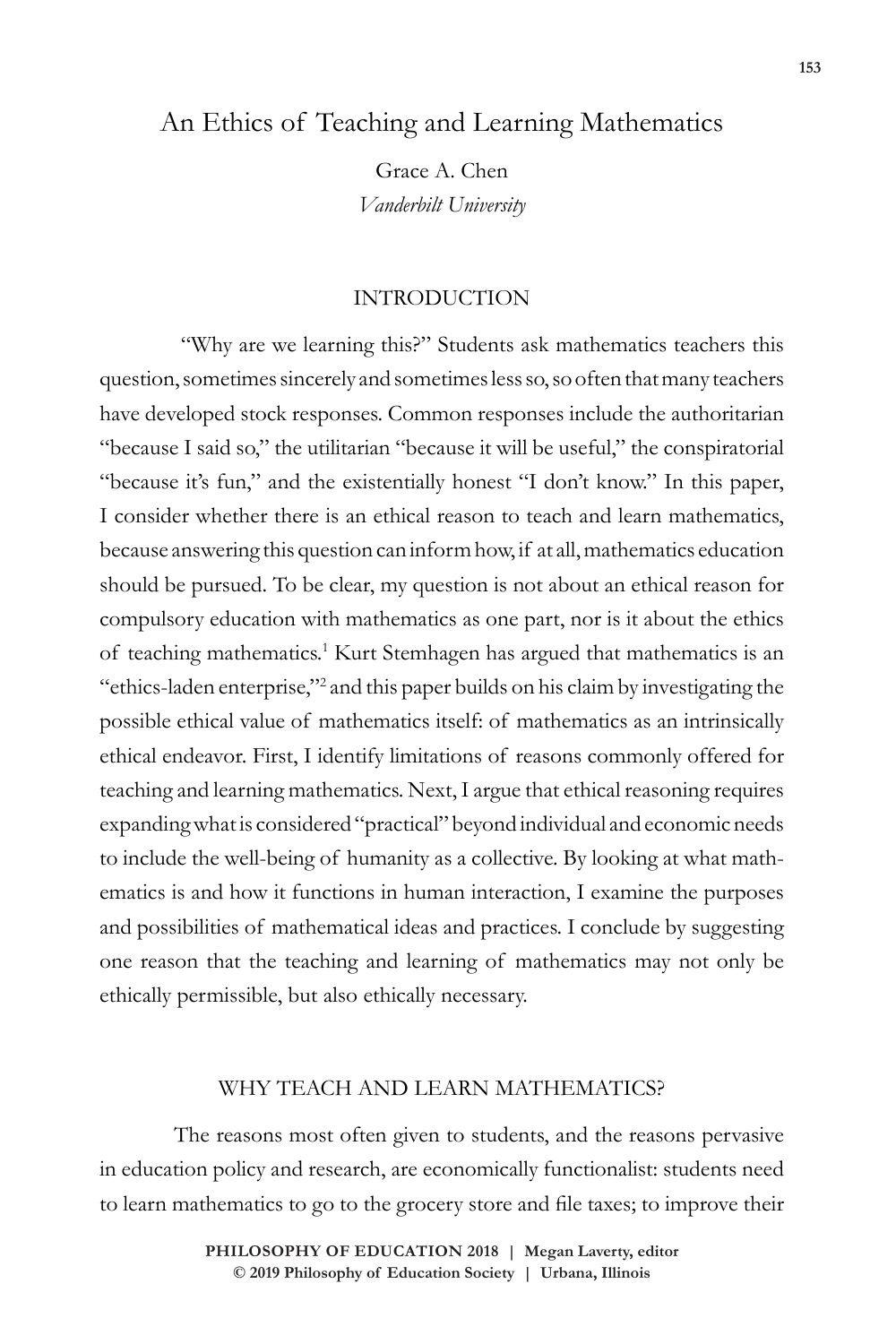chances of being accepted to college and avoiding remedial courses; and to pursue prestigious jobs in science and engineering. Prioritizing students' future earning potentials and financial transactions as the purpose of mathematics education, however, centers money as their primary concern. Promoting college and career readiness as the goal of mathematics education, similarly, foregrounds the role of education in sorting people based on their presumed intellectual capability, an idea that has historically served to legitimize and uphold racial hierarchy in the United States.<sup>3</sup> These practical explanations for learning mathematics might make sense in a sociopolitical context in which the worth of a person is premised on their contributions—or potential for contribution—to the economy, yet this is a reductive approach to human life.<sup>4</sup>

Sometimes, teaching and learning mathematics is justified through the broadly applicable skills that students might develop: even if they never factor a quadratic again, students can practice problem-solving. Alternately, learning mathematics is portrayed as an opportunity for self-actualization; a growing body of research sees classrooms as sites for disrupting assumptions about who can participate in mathematics and who is competent in mathematics, expanding students' understanding of who mathematicians can and should be.<sup>5</sup> Such reasons raise the question of why these skills are tied to mathematics; why not encourage students to develop critical thinking or confidence through debate or sport or other activities? Occasionally, aesthetic warrants are offered. There is beauty and joy to be discovered in mathematics, particularly if students are able to engage in the dialogic, creative aspects of mathematical work—"real math"—rather than what is called "school math," the procedural, formulaic mathematics that is taught, learned, and valued in most K-12 schools in the United States.<sup>6</sup>

These practical, skills-based, and aesthetic claims, however, foreground benefits for individual students and for the economy. Unless we believe that individual fulfillment and economic growth are sufficient markers of a thriving society, these reasons fail to account for the pragmatics of collective coexistence on a planet with seven billion humans and countless more living and non-living beings. This seems like a gross oversight, given that the teaching and learning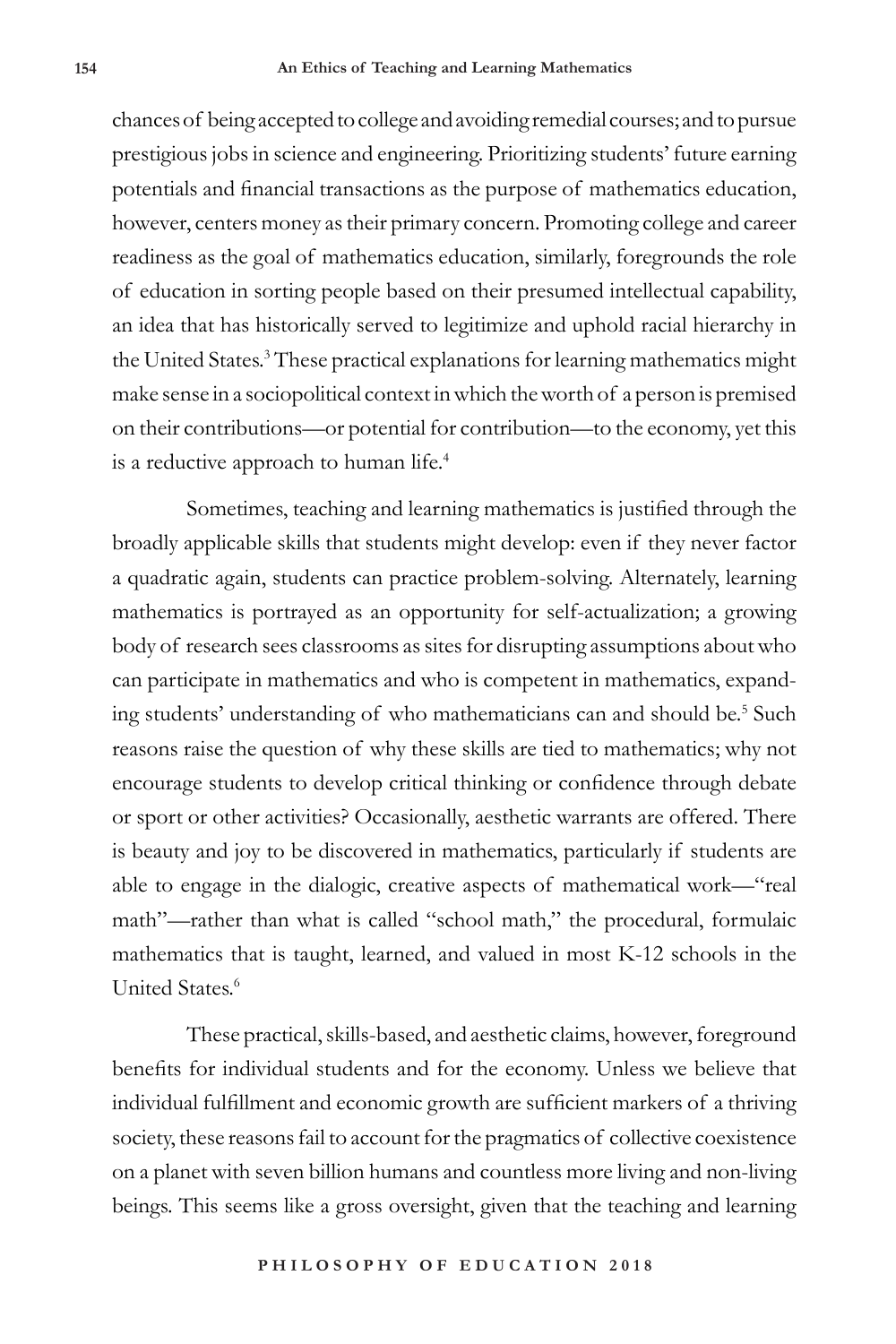of mathematics carries collective consequences. For example, the experience of learning school math leaves many students feeling alienated, helpless, and even incompetent.<sup>7</sup> Applications of mathematics have brought us computers and nuclear weapons. They have allowed us to make life-prolonging medical breakthroughs, and also to justify the purported superiority of people marked as White during the eugenics movement. Mathematical applications become algorithms that meter traffic on busy interstates, and also disproportionately target people of color for predatory policing. Moving from saying that the teaching and learning of mathematics is ethically-laden to saying that it is ethical, then, requires accounting for both individual and collective well-being.

## WHAT WOULD AN ETHICAL REASON BE?

I start from the premise that the world is not of our making. Not only are we shaped and constrained by histories and norms and structures that far predated us, but also these histories and norms and structures are fraught with power relations that create and maintain conditions of material poverty and denial of dignity and humanity for many people—especially the Black, the female, those from the global South, those from the Orient, the queer, and the poor.<sup>8</sup> One might think, then, that an ethical position would be one that overturns such power relations. This is the position taken by critical mathematics educators, who acknowledge the role that mathematics and mathematics education play in sustaining these oppressive power relations.<sup>9</sup> Critical mathematics educators encourage students to use mathematical analyses to reveal and challenge inequitable power relations; their approach is also called social justice mathematics.<sup>10</sup> Critical mathematics complicates the traditional teaching and learning of mathematics by adding socially just and democratic aims to the socially reproductive and economic aims that might otherwise prevail.

One might argue, however, that critical mathematics uses the master's tools to attempt to dismantle the master's house.<sup>11</sup> It leaves unquestioned the substance and the primacy of school math, and also the "formatting power of mathematics,"12 or the power of those who know mathematics to organize the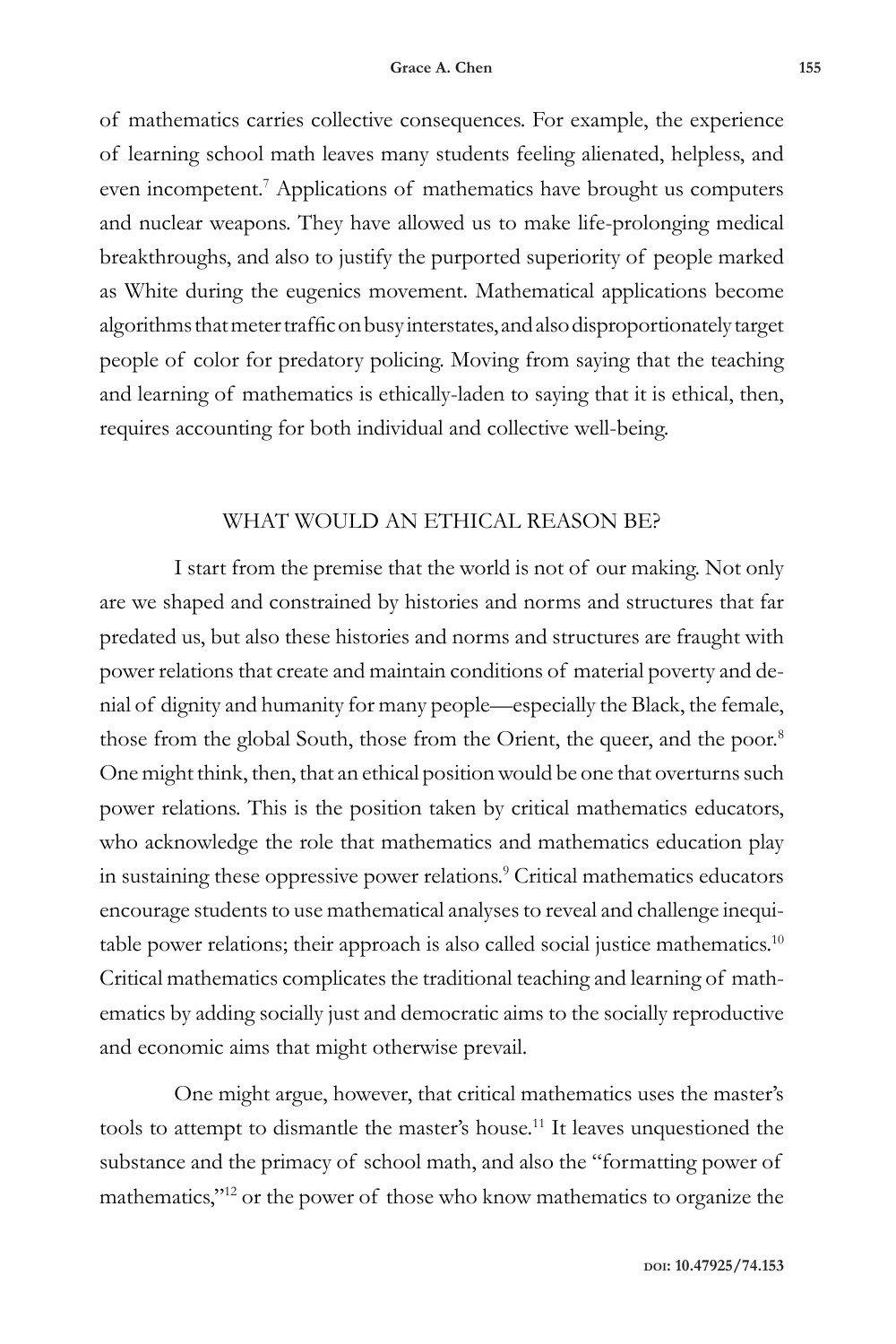reality of and make decisions—possibly in coercive ways—on behalf of those who do not. In other words, even if used to combat disproportionate incarceration rates or housing discrimination, school math maintains a privileged place as a tool that empowers those who wield it, and those who know school math remain more powerful than those who do not. Furthermore, it seems unlikely that, even with critical mathematics education for all, existing power relations could simply be replaced by a system that is more equitable for all people at all times. The complexity of intersecting identities means that no identity is always oppressed or always free in all contexts, and so it would be impossible to design a system in which everyone is universally free from being on the receiving end of inequitable power relations.13 Finally, the ideal of individual freedom as an important outcome is itself tied to a particular "regime of truth" that privileges individuals as distinct from and more deserving of well-being or liberation than a collective.<sup>14</sup>

If not simply seeking freedom from the current system, what does it mean to act ethically in light of histories and norms and structures that shape and constrain, and that do so in oppressive ways? "We are not deterministically decided by norms,"15 Judith Butler offers, but rather, norms form a backdrop in relation to which our actions take place. The perpetuation of existing power relations and existing conditions of oppression relies on people's action to re-produce—to continue to be normal—and this reliance "provides the conditions for subversion and critique."16 Therefore, acting ethically requires "becoming knowing about the ways in which our actions are taken up by the already-constituted social world and what consequences will follow from our acting in certain ways."17 In other words, constant self-questioning, as opposed to universal rules of behavior, is key to ethical action.

Self-questioning can result in action, or it can result in action by inaction, a product of relativistic reasoning that suggests everything is equally ethical. As much as there is rarely (dare I say never) a single "right" action, an ethics according to what I have described above requires, for one, choosing actions that avoid coercive power. It would emphasize the pragmatics of collective coexistence in social worlds: acting ethically requires negotiating the complexity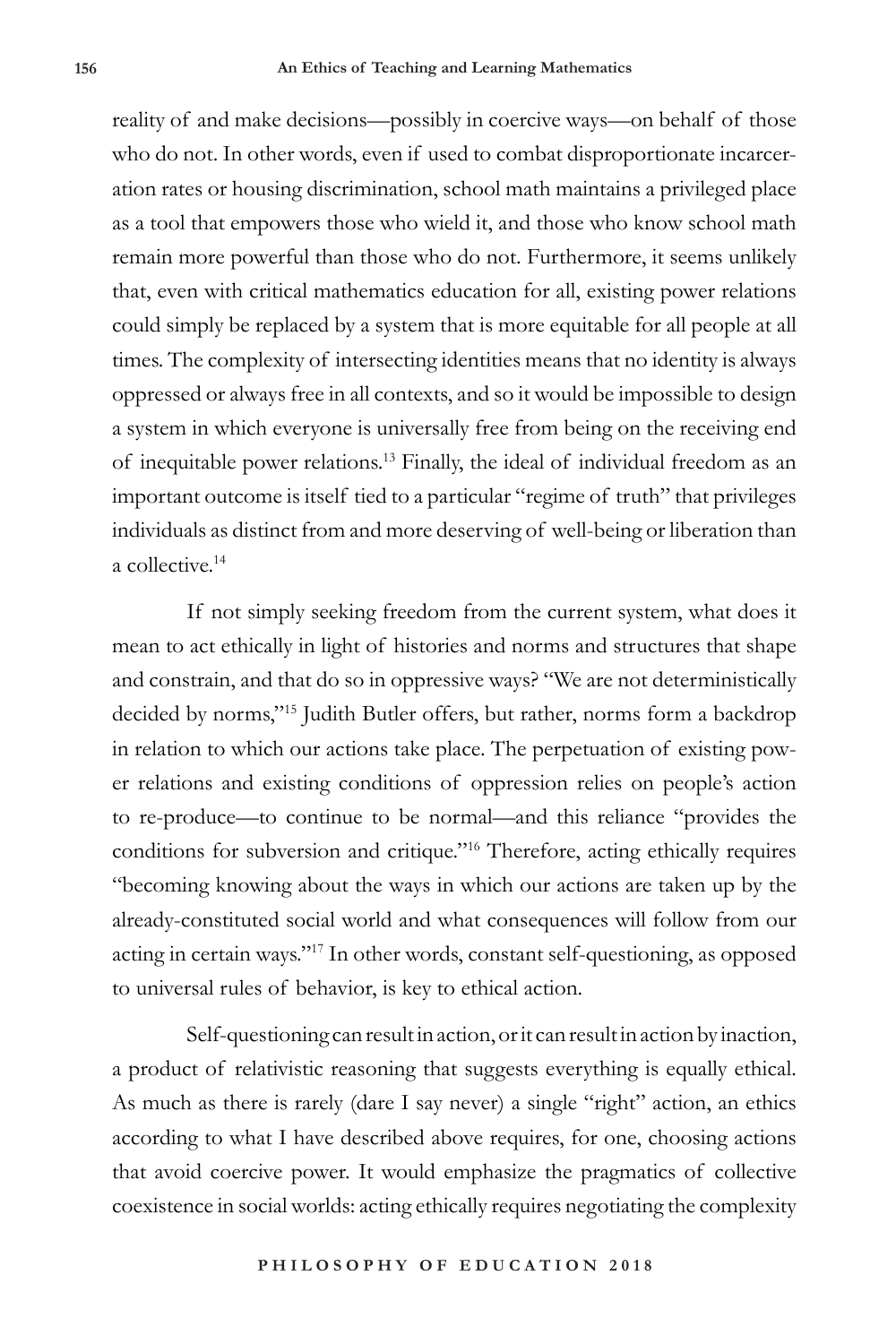of human situations while honoring the experiences and the dignity of other people, recognizing the values that are being brought to bear, justifying the prioritization of values in some way that supports the well-being of the collective, taking action, and admitting that action is fallible. For the purpose of this paper, then, I submit that ethical actions are those that are considered, communicable, and conscious of the collective good.

In other words, the question of ethics is the question of how to act, in any given moment, in a way that does not simply replace one oppressive power relation with another, but rather illuminates and communicates a choice that supports the collective enterprise, even though the choice may need to be revised. This ethics calls for a daily resistance that unveils oppression and makes oppression harder to ignore, rendering it more difficult for oppression to operate, until there exists a world in which oppressive behaviors are no longer acceptable.18 It opens up the possibility of "developing new definitions of power and new patterns of relating across difference"<sup>19</sup>-of imagining a more just alternative in which every human has worth.<sup>20</sup> This, then, is a critical pragmatist ethics that is specific, contextual, and fallible, and that seeks liberation for the collective as a guiding principle, even and especially in the smallest moments.

#### WHAT DO I MEAN BY MATHEMATICS?

Thus far, in addition to identifying school math as one form of mathematics, we have named critical mathematics as one of many applications of school math, and also pointed to "real math." Real math, which is more creative and complex than school math, is often defined as the mathematics done by professional disciplinarians, or "real mathematicians." Mathematics education scholars, however, have traced the link between practices commonly thought of as characteristic of real mathematicians, such as abstraction, generalization, definition, a reliance on deductive logic, and claims to objective truth, and cultural practices typical of White, male, educated thinkers—the people who have, throughout Western history, been the most likely to become professional disciplinarians.<sup>21</sup> Although these practices are not "bad" practices in and of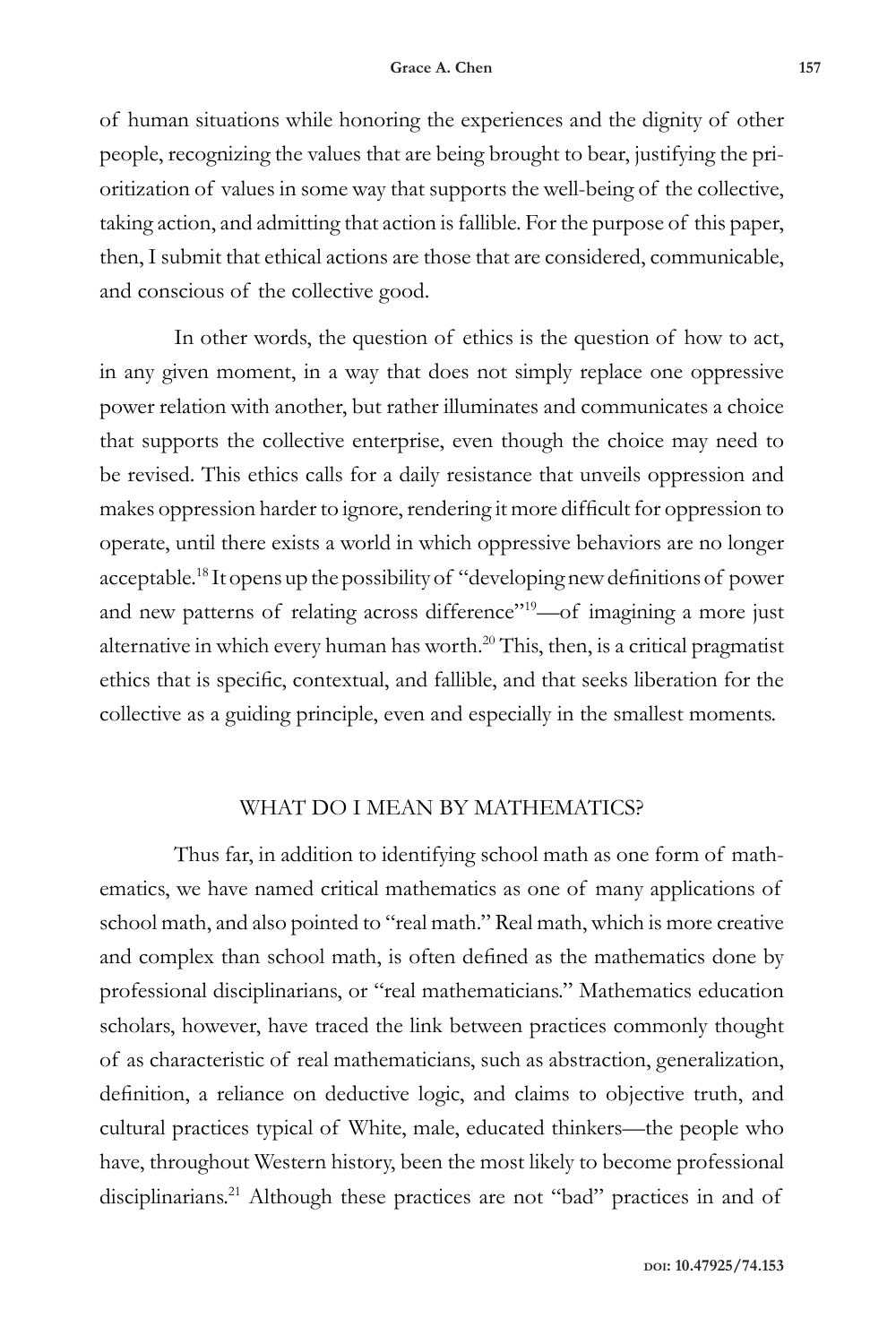themselves, we again run the risk of privileging a view of mathematics that takes for granted how one relatively small group of people does mathematics, leaving intact its formatting power and its ability to mark those who think differently as being inferior.

An important alternative perspective is ethnomathematics, which treats mathematics as a cultural practice. By doing so, ethnomathematics rejects the taken-for-granted nature of school math or even the historically-fraught tradition of "real math" and offers the existence of multiple mathematics-es.<sup>22</sup> The mathematics of Brazilian candy sellers, for example, is not the mathematics of Yoruba accountants or the mathematics of American construction workers, and none of these are school math or "real math." All of these mathematics-es are human practices that evolved and continue to evolve within particular human cultures. Seeking mathematical practices in cultures that are not our own risks framing mathematics through a Western lens; we may think we see Cartesian geometry in Navajo rug weaving, for example, and overlook that indigenous logic is grounded in very different epistemologies. Nonetheless, ethnomathematics suggests that there is no singular mathematics, not even "real math," and that no mathematics should be held as universally superior over another. From ethnomathematics, we can take that any ethical reason to teach and learn mathematics must account for the multiplicities of mathematics and for the arbitrariness with which school math has become *the* math we teach and learn in schools.

## AN ETHICAL REASON TO TEACH AND LEARN MATHEMATICS

An ethical reason to teach and learn mathematics, then, must be specific and contextual, considered and communicable, and aware of its fallibility; it must account for multiple mathematics-es and for the formatting power of mathematics, and seek liberation and well-being for the collective. Let me offer one possibility, which assumes that people encounter dilemmas as they coexist, and that negotiating these dilemmas in unoppressive or anti-oppressive ways is integral to collective liberation. In these dilemmas, people have intuitions about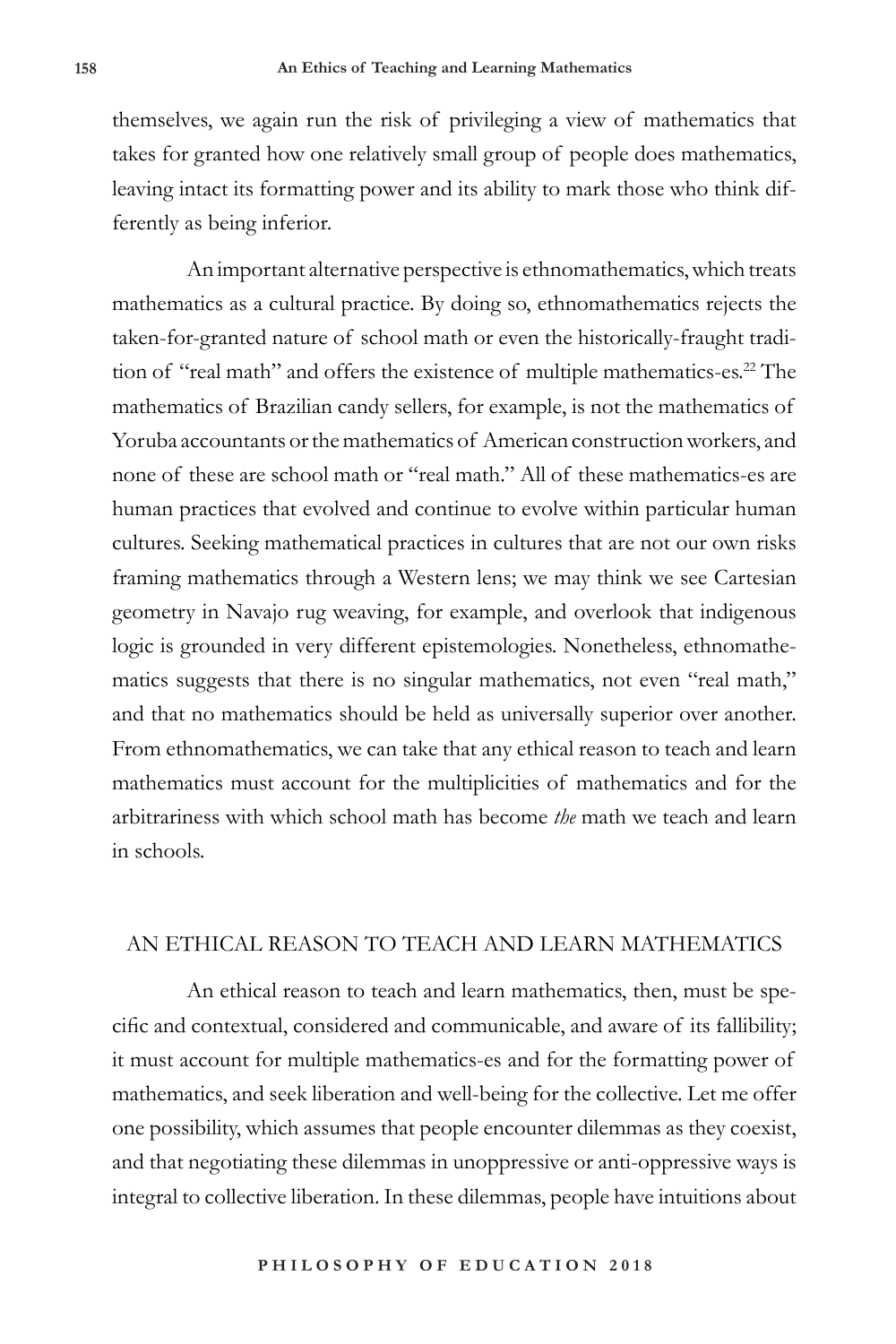mathematical ideas such as enumeration (how many) and measure (how much), and the teaching and learning of considered and communicable mathematics-es is key to their ability to negotiate and act upon these intuitions.

Suppose that several of us are preparing a banquet together. Our various values might lead us to attend to different features of the context and to develop different mathematical intuitions about how many chickens to roast and how much rice (how many rice?<sup>23</sup>) to cook. Some of us may value preparing enough food to demonstrate our prosperity as banquet hosts, and others may value the taking of as little plant and animal life as is necessary to feed everyone. Some of us might prioritize how much our guests will want to eat, and others might prioritize how much they ought to eat. To decide how much food to prepare, the most experienced, credentialed, or respected chefs among us may leverage their power to insist that we follow their intuitions. Or, we could use mathematical language and ways of reasoning about numbers and measures to negotiate action as a community and in doing so, resist the possibility for those with the loudest voices or most social cachet to coerce the rest of us into compliance. When our mathematics-es are considered and communicable, we can make collective decisions based on the defensibility of the actions, format our banquet accordingly, and reevaluate if necessary, instead of simply anointing one of us as logically or deductively or powerfully "right."

Just as there are no universal rules about whether it is okay to lie, in this ethics there are no universal rules about the best way to estimate or the best unit of measure; how one acts is specific to the preparation of this meal in this space, time, place, and with these people. Measuring water to cook rice might require different techniques than measuring water to bake a pie crust, which might depend on the day's humidity, the scale of the dishes, and our familiarity with the dishes. And we would not generalize these ways of measuring to, say, building a house or forecasting the weather. Considering the mathematics-es informing our actions and being able to communicate them to other people supports us in renegotiating the histories, norms, and structures that would otherwise re-create existing power relations in the determination of how to act and why.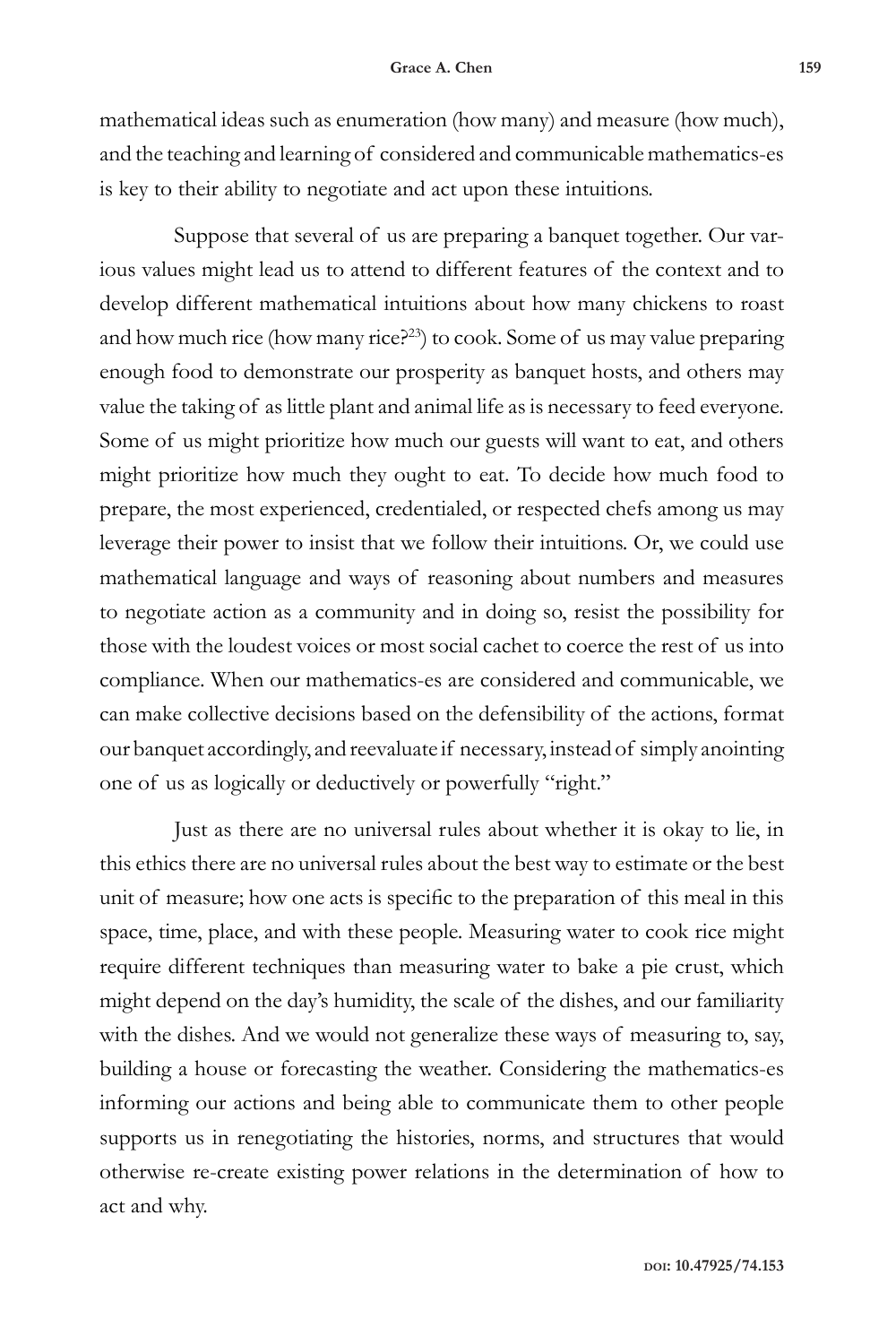Lest we assume that there is a Platonic "mathematics," a core set of mathematical ideas or a mathematical way of thinking, that is identical across the various cultural practices that constitute various mathematics-es, let us take a closer look at the idea of measure. Measure seems to be common to the cultural practices of many peoples, so we might suppose that it would figure in multiple mathematics-es. What is measured, however, and how, varies widely. For example, in the U.S. we measure the worth of human life, in part, by achievement on standardized tests in school, distributing financial and other resources to schools and students based on test results. We also assess the worth of human life in terms of earning potential; insurers calculate payouts for premature death in dollars based on occupation and years of life remaining. In other cultures, human life may not be measurable in such ways or at all.

Likewise, land could be measured many ways.<sup>24</sup> A piece of land could be defined based on its longitudinal and latitudinal coordinates, based on the quantity of harvest it produces or the diversity of animal life that depends on it for sustenance, based on geological features such as mountains and rivers which may move over time, based on the claims of ancestors and first residents, or any number of other measures—and then its size measured accordingly. Rather than declaring that the ways of measure that make sense to those in power are intellectually superior to other ways, or becoming paralyzed by relativistic hypotheses that they are all equally sensible at all times, the teaching and learning of mathematics-es can support us in considering how we might choose to measure in specific contexts. What values might be involved and how could we communicate them? How could transparency and accountability in the processes of making such choices format the decision as less oppressive and more just? And what might lead us to revise a measurement? Our intuitions will be diverse; making our mathematics-es specific and contextual, considered and communicable, and subject to revision can support the human collective in negotiating among our various epistemologies and values as we aspire together towards less oppressive ways of relating.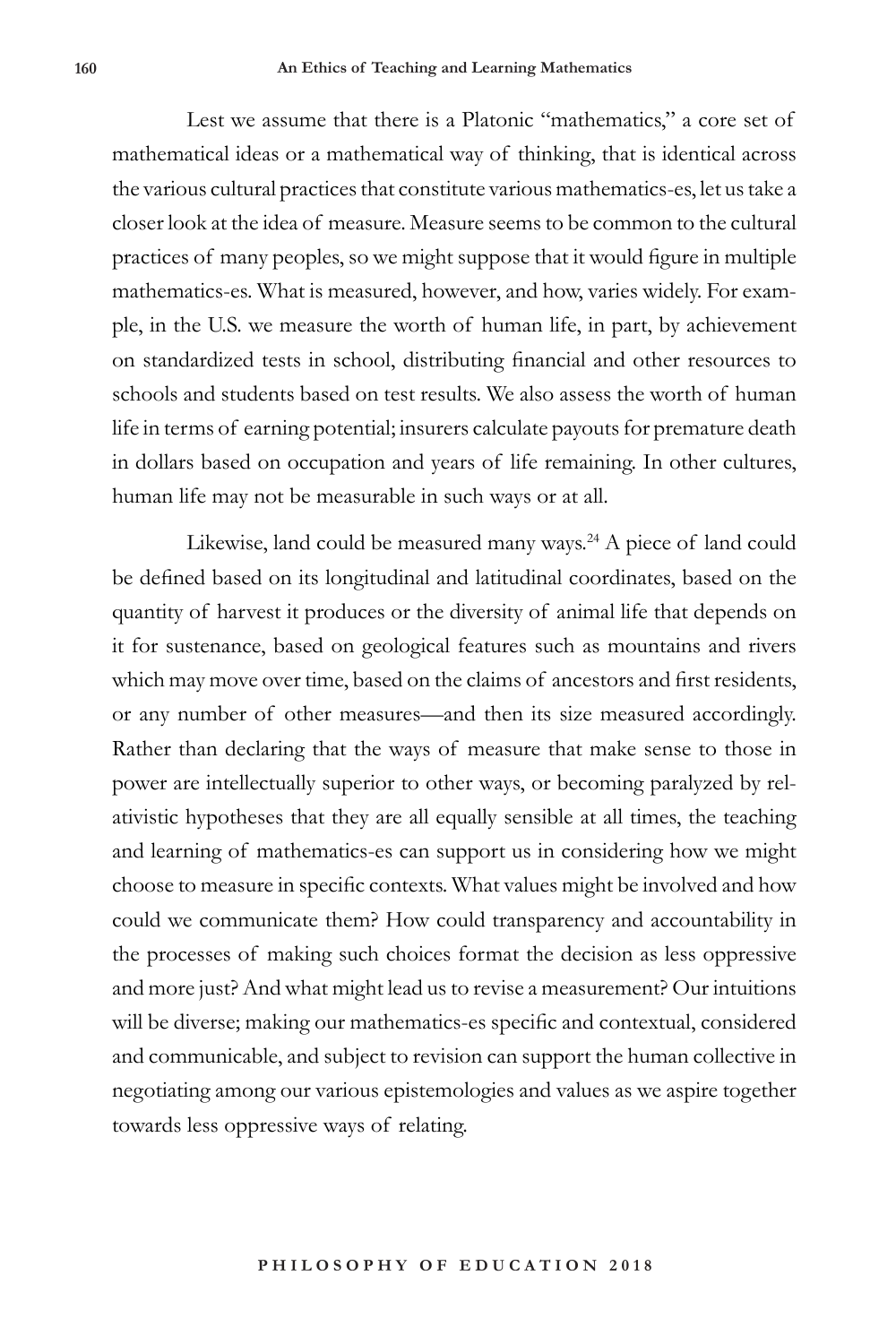#### **CONCLUSION**

In a complex social world where people with diverse intuitions, epistemologies, and values need to co-exist and even co-operate, ethical action would be action that supports this co-existence and co-operation. In doing so, ethical action would collectively resist power relations that oppress some intuitions, epistemologies, and values, and resist the coercion of people who hold these oppressed ideas and practices into acting like those in power. Co-existence and co-operation benefit from communicating how decisions can be and are made—decisions made in specific and contextual ways, decisions made while considering collective well-being—and acknowledging that all decisions are subject to revision. Insofar as learning multiple mathematics-es enables us to act in this way when we encounter mathematical dilemmas, I conclude, then, that the teaching and learning of mathematics—or rather, of mathematics-es—has intrinsic ethical value.

Let us return, for a moment, to the question of school math. Should we stop teaching it in favor of other mathematics-es? One might think that school math would be antithetical to the ethical stance I have adopted in this paper because it values certainty (getting the "right" answer, and often a single right answer), generalizability (finding a universal rule), and decontextualization (using abstract and symbolic representations). But that is precisely why we need to teach school math: to know what we are liberating ourselves from. The violent consequences that have resulted from school math being privileged as the only mathematics in school remind us of what happens when any single mathematics becomes the only mathematics that is taught and learned. The example of school math reveals the insidiousness of how oppression re-produces: ideas that serve a particular ideology—in this case the dominance of White, male, Western, elite cultural practices—are positioned both as neutral and as the only possible logical ideas, so their elevation seems natural rather than the consequence of oppressive systems, and their formatting power is used to justify injustice.

But does the instructiveness of school math as a case study in how invisible histories, norms, and structures sustain oppressive power relations call for the teaching and learning of school math, or just the teaching and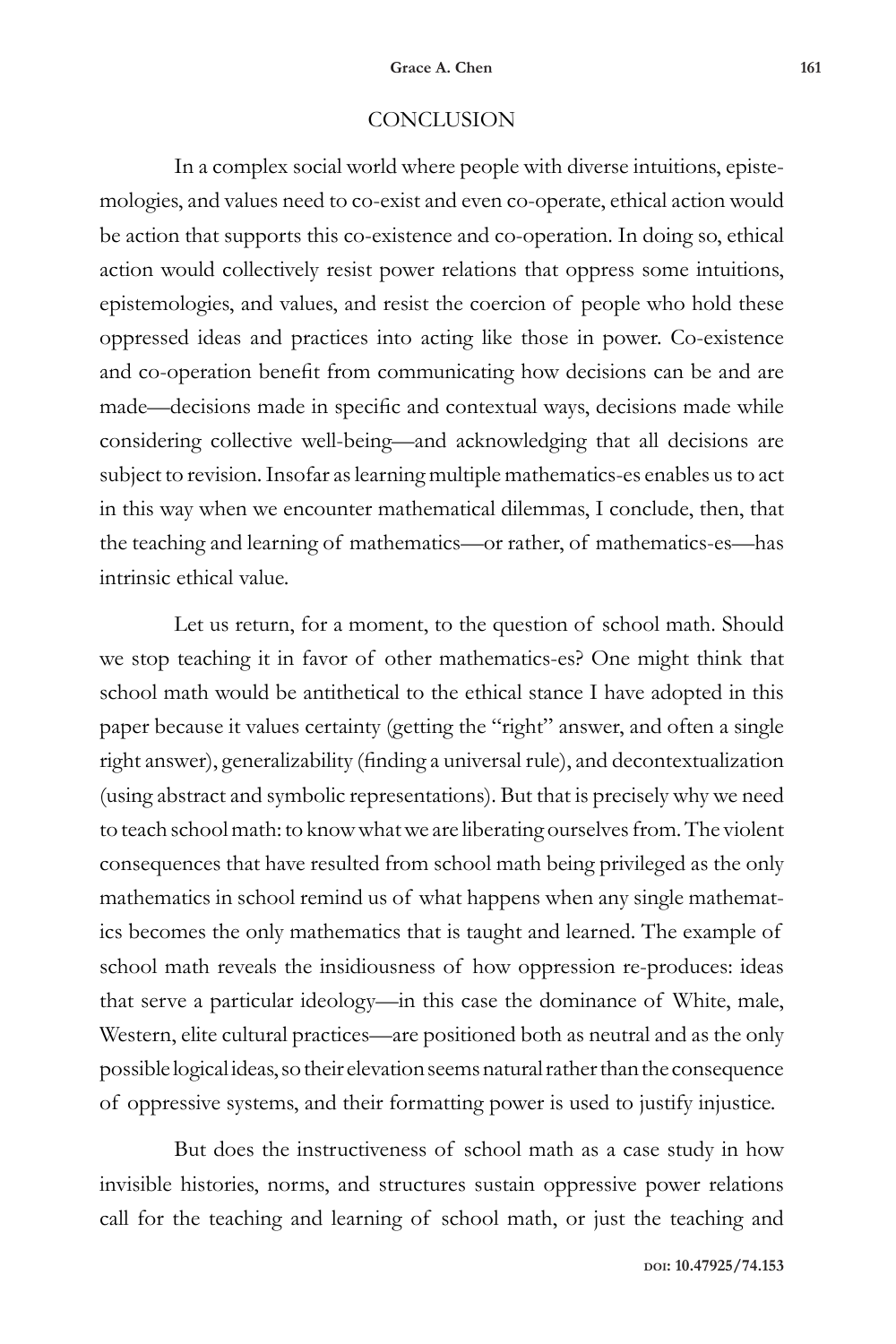learning of the *history* of school math? After all, focusing on history could avoid re-performing the violence of school math by teaching it. Teaching and learning merely the history of school math, however, is inadequate as an ethical act for two reasons. First, treating school math as a historical relic distances it from the formatting power it continues to hold over contemporary society. Instead, as long as school math continues to sort and commodify people, we must study it as a living artifact. Second, as reformers promote new manifestations of school math, it is worth examining whether these innovations are truly less oppressive than what they aim to replace, or whether they represent new forms of oppression. So, school math itself should not be eradicated, but rather, should be taught alongside other mathematics-es and in the context of its history of being privileged and thus its power *to* privilege.

Existing on this planet and forming relationships with others under the influence of complex histories, norms, and structures requires constant negotiation of how to act. Learning multiple mathematics-es and becoming conscious of and able to communicate mathematical reasoning and the values underlying mathematical decisions enables us to go beyond unconsciously re-producing ways of being that confer power to some intuitions, epistemologies, values, and people over others. It enables us to negotiate differences in less oppressive ways. Understanding the multiplicities of mathematics can help us to be more appreciative of and humble towards cultural practices and ways of knowing that are not our own,<sup>25</sup> and understanding the history of mathematics illustrates how systems can become oppressive despite their purported distance from politics and power. Thus, it is not only ethical but ethically necessary to teach and learn mathematics-es to support collective resistance against existing oppressive power structures.

<sup>1</sup> Questions which have been taken up by Mark Boylan, "Ethical Dimensions of Mathematics Education," *Educational Studies in Mathematics* 92, no. 3 (2016): 395–409; Brian R. Lawler, "To Rectify the Moral Turpitude of Mathematics Education," *Journal of Urban Mathematics Education* 9, no. 2 (2016): 11–28; and Nel Noddings, "Politicizing the Mathematics Classroom," in *Math Worlds: Philosophical and Social Studies of*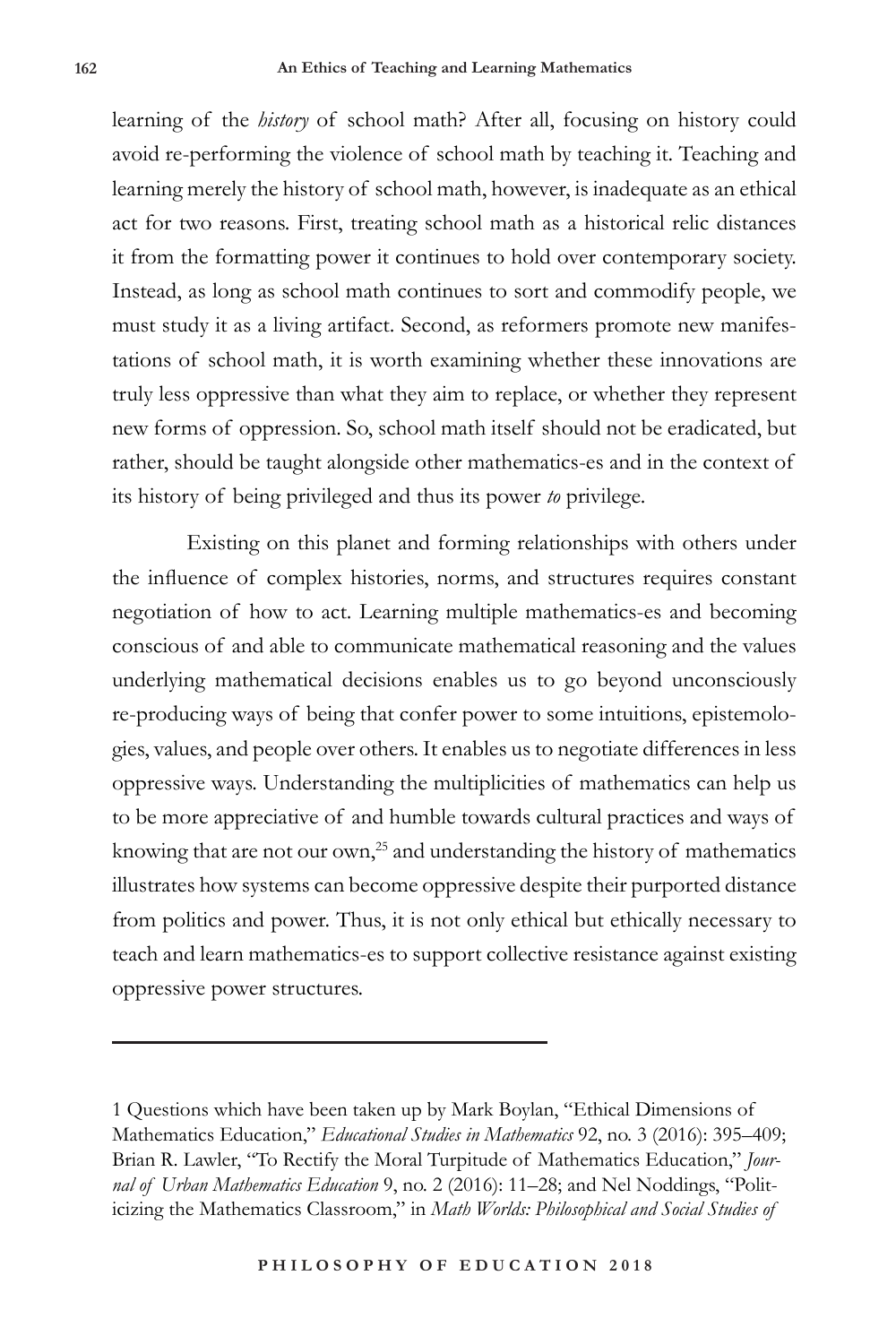*Mathematics and Mathematics Education*, eds. Sal Restivo, Jean Paul Van Bendegem, and Roland Fischer (Albany: State University of New York Press, 1993), among others. 2 Kurt Stemhagen, "Doin' the Math: On Meaningful Mathematics-Ethics Connections," *The Montana Mathematics Enthusiast* 5, no. 1 (2008): 59–66.

3 See Eric Gutstein, "The Politics of Mathematics Education in the United States: Dominant and Counter Agendas," in *Culturally Responsive Mathematics Education*, eds. Brian Greer, Swapna Mukhopadhyay, Arthur B. Powell, and Sharon Nelson-Barber (New York: Routledge, 2009), and Danny B. Martin, "Researching Race in Mathematics Education," *Teachers College Record* 111, no. 2 (2009): 295–338, among others, for more detailed explanations of the relationship between mathematics education and the perpetuation of racial hierarchies and oppressive systems.

4 Michael Omi and Howard Winant, *Racial Formation in the United States* (New York: Routledge, 2014) call this idea producerism, and claim that it characterizes the prevalent contemporary neoliberal ideology.

5 e.g., Indigo Esmonde, "Ideas and Identities: Supporting Equity in Cooperative Mathematics Learning, *Review of Educational Research* 79, no. 2 (2009): 1008–1043; Victoria Hand, "Seeing Culture and Power in Mathematical Learning: Toward a Model of Equitable Instruction," *Educational Studies in Mathematics* 80, no. 1–2 (2009): 233–247; Joi Spencer, Dan Battey, Mary Q. Foote, Tonya Gau Bartell, Ann Ryu Edwards, and Anita A. Wager, "Equitable Instructional Practices in Mathematics: A Literature Review" (paper presentation, Annual Meeting of the National Council of Teachers of Mathematics Research Conference, San Antonio, TX, April 2017). 6 For a contrast between the neat certainty of "school math" and the complexity and beauty of what some scholars call "real math," see, for example, Holly Brewster, "Problem Solving as Theorizing: A New Model for School Mathematics," *Philosophy of Education* (2014): 169–177 and Paul Lockhart, *A Mathematician's Lament* (New York: Bellevue University Press, 2009).

7 See Jo Boaler and James G. Greeno, "Identity Agency and Knowing In Mathematics Worlds," in *Multiple Perspectives on Mathematics Teaching & Learning*, ed. Jo Boaler (Westport, CT: Greenwood Press, 2000).

8 See, for example, the work of postcolonial, queer, and indigenous theorists such as Judith Butler, Jacques Derrida, Frantz Fanon, Michel Foucault, Adrienne Rich, Edward Said, and Gayatri Spivak.

9 For mathematics as a White institutional space, see Danny B. Martin, "E(race)ing Race from a National Conversation on Mathematics Teaching and Learning: The National Mathematics Advisory Panel as White Institutional Space," *The Montana Mathematics Enthusiast* 5, no. 2/3 (2008): 387–398 and Dan Battey and Luis Leyva, "A Framework for Understanding Whiteness in Mathematics Education," *Journal of Urban Mathematics Education* 9, no. 2 (2016), 49–80. For mathematics as a form of Western cultural imperialism, see Alan J. Bishop, "Western Mathematics: The Secret Weapon of Cultural Imperialism," *Race & Class* 32, no. 2 (1990): 51–65.

10 For a compilation of readings on critical mathematics, see Anita A. Wager and David W. Stinson, eds., *Teaching Mathematics for Social Justice: Conversations With Educators*  (Reston, VA: National Council of Teachers of Mathematics, 2013). For examples of how critical mathematics educators suggest teaching mathematics for social justice,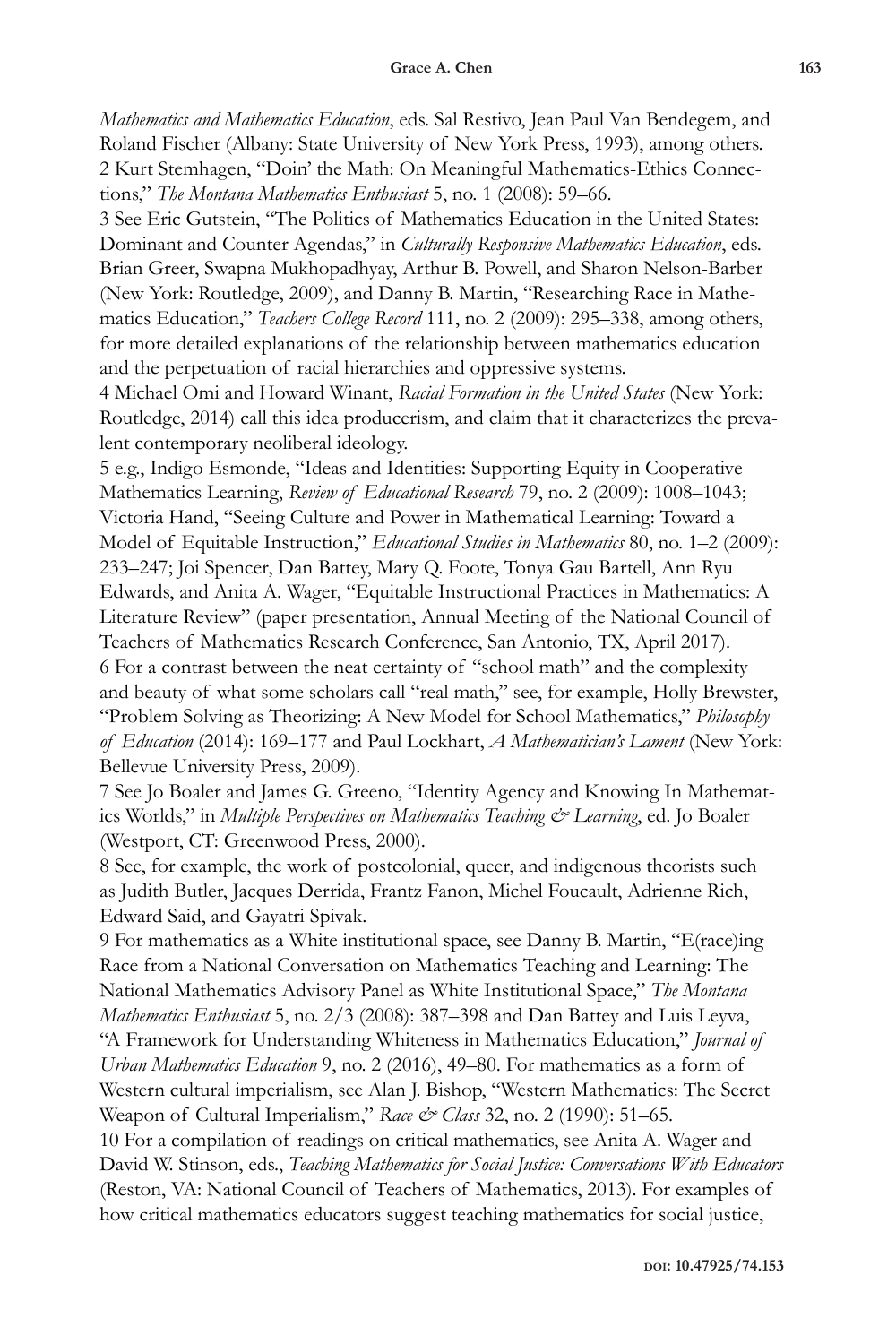see Elizabeth de Freitas, "Critical Mathematics Education: Recognizing the Ethical Dimension of Problem Solving," *International Electronic Journal of Mathematics Education* 3, no. 2 (2008): 79–95 and Eric Gutstein and Bob Peterson, eds., *Rethinking Mathematics: Teaching Social Justice by the Numbers* (Milwaukee: Rethinking Schools, 2005), among others.

11 Audre Lorde, of course, critiques this approach as unable to bring about genuine and transformative change even if it can temporarily reverse specific power relations. 12 Renuka Vithal and Ole Skovsmose, "The End of Innocence: A Critique of 'Ethnomathematics'," *Educational Studies in Mathematics* 34, no. 2 (1997): 142.

13 For a further explanation of this limitation, see Kevin Kumashiro, "Toward a Theory of Anti-Oppressive Education," *Review of Educational Research* 70, no. 1 (2000): 25–53.

14 e.g., Peter Appelbaum, "Nomadic Ethics and Regimes of Truth," *For the Learning of Mathematics* 34, no. 3 (2014): 17.

15 Judith Butler, *Giving an Account of Oneself* (New York: Fordham University Press, 2005), 22.

16 Carolyn Culbertson, "The Ethics of Relationality: Judith Butler and Social Critique," *Continental Philosophy Review* 46 (2013): 458.

17 Butler, *Giving an Account of Oneself*, 110.

18 See Sara Ahmed, *Living a Feminist Life* (Durham: Duke University Press, 2017) for her conception of "refusing displacement" as a way of being feminist.

19 Audre Lorde, *Sister Outsider: Essays and Speeches* (Berkeley: Crossing Press, 1984), 123.

20 Emilie Townes, *The Womanist Dancing Mind: Cavorting with Culture and Evil* (New York: Palgrave McMillan, 2006).

21 e.g., Brian Lawler, "To Rectify the Moral Turpitude of Mathematics Education," *Journal of Urban Mathematics Education* 9, no. 2 (2016): 11–28; Danny Martin, "E(race) ing Race from a National Conversation on Mathematics Teaching and Learning," *The Montana Mathematics Enthusiast* 5, no. 2/3 (2008): 387–398; Alexandre Pais and Paola Valero, "Researching Research: Mathematics Education in the Political," *Educational Studies in Mathematics* 80, no. 1–2 (2012): 9–24.

22 See Ubiratan d'Ambrosio, "Ethnomathematics and Its Place in the History of Mathematics," *For the Learning of Mathematics* 5, no. 1 (1985): 44–48, and Renuka Vithal and Ole Skovsmose, "The End of Innocence: A Critique of 'Ethnomathematics'," *Educational Studies in Mathematics* 34, no. 2 (1997): 131–157 for a summary of some of the foundational ideas in ethnomathematics, and Helaine Selin, *Mathematics Across Cultures: The History of Non-western Mathematics* (Dordrecht: Kluwer Academic Publishers, 2000) for examples of ethnomathematical studies.

23 As Diane Nelson, *Who Counts? The Mathematics of Death and Life After Genocide* (Durham: Duke University Press, 2015) discusses, linguistic and cultural practices shape how we think about what can be individuated, apart from its relationship to a collective, and therefore counted. In English we say "a chicken" but never "a rice" or "a water" (unless, perhaps, ordering a container of water in a restaurant); we may say "a grain of rice" or "a drop of water," but never "a one of chickens."

24 Helen Verran, in Selin, *Mathematics Across Cultures,* cites aboriginal Australian epis-